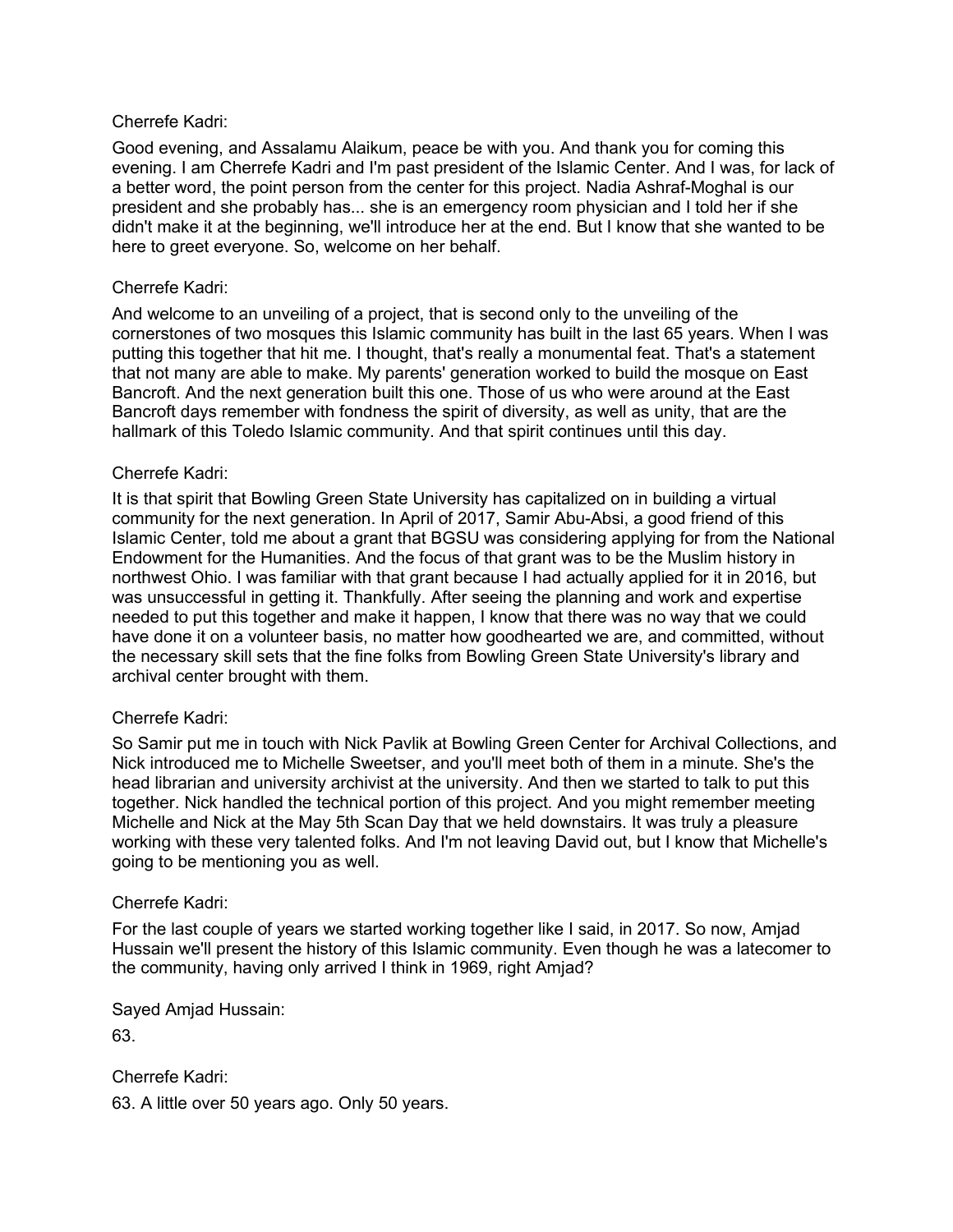Sayed Amjad Hussain: 19 or 18?

Cherrefe Kadri:

And he was the new kid on the block. It's a testament actually to the longevity and roots of the Muslims in our neck of the woods, in northwest Ohio. And so I invite Dr. Amjad Hussain to come up and give us our historical perspective here. Thank you.

Sayed Amjad Hussain:

Thank you Cherrefe. Thank you very much. You mentioned, Michelle, that you were a little girl and going on the express when you seen this thing. There are so many stories about the Islamic center. The truckers would go and they would talk to each other on CB, and one of them said, "Look at this dumb farmer. He has built this thing but how small the silos are." The minarets. And then one came. Michelle, it could have been you, and asked her mother. Is that where the King of Ohio going to live? And then, another comment was, "Look at this farmer. He's building a Taj Mahal for himself." It was an unusual location for us, but nevertheless we enjoyed all those comments as this place was going up.

Sayed Amjad Hussain:

Now, I'm going to a momentous journey spanning 111 years. And I'm going to do that in about 30 minutes. You think I can do it?

Speaker 3:

Yep.

Speaker 4:

Yes you can.

Sayed Amjad Hussain: Really?

Sayed Amjad Hussain:

So let me tell you that history is funny. People have said that you should never, ever write contemporary history, because you're going to make lot of people angry. Some people will think that they were left out. I have tried, from my own recollection, as well as what I have observed, to name some people. And I'm sure I have missed some, but if I have, I would like you to join me in protesting this to Cherrefe. So I'm not going to take the blame for it.

Sayed Amjad Hussain:

Let's start. It's a story of four generations of men and women who came to Lebanon, from Lebanon to Toledo, Ohio. Now we keep hearing the Syrian Muslim, and I will explain that, why it is Syrian. There was an urge to preserve cultural and religious heritage. At one time, Lebanon was part of Syria, and so everybody called themselves Syrian. The distinct identity of Syrians and Lebanese would wait after World War I to gel. But at one time, this was considered, everybody considered themselves Syrians.

Sayed Amjad Hussain: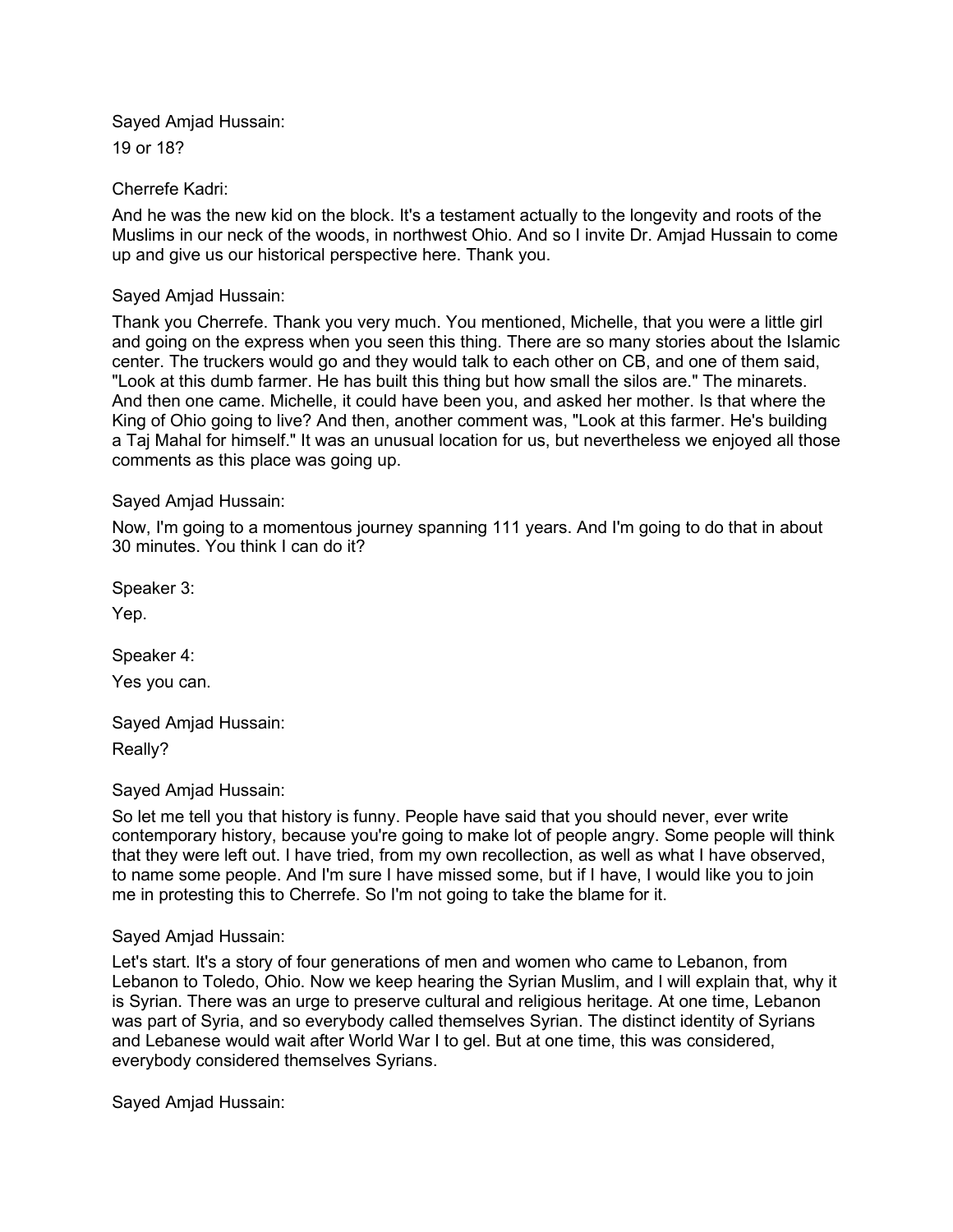In 1939, Syrian American Muslim Society was formed, and received its charter from the State of Ohio in 1943. Later, it was called the American Muslim Society. And this was a society, American Muslim Society, which went ahead and spearheaded the mosque on E Bancroft St. So the activities between 1939 and 1953 were held in private homes, the shelter at Navarre Park on Navarre Avenue in East Toledo, YMCA. Different places people got together to socialize as well as to pray. And the visiting imams for special occasions, a funeral, weddings, came from Detroit.

## Sayed Amjad Hussain:

In 1951, a federation of Islamic associations of North America was founded, in Cedar Rapids, Iowa. And in 1953, Toledo community held the 2nd convention of the federation. The keynote speaker was Sir Zafarullah Khan, who was at the time President of the UN General Assembly. He was a Pakistani diplomat. And later on he also became the chief justice of the International High Court in The Hague. And here is the advertisement for the 2nd international Muslim convention. And this clipping, from The Blade, highlights Zafarullah Khan as the keynote speaker. Just a little footnote, Zafarullah Khan and his sect in Pakistan, was declared non-Muslims. So here is Zafarullah Khan, coming to Toledo as a Muslim. And he was a scholar. As much as he was a [inaudible 00:09:47], he was a scholar. And it's the political Islam which really has played havoc in the lives of many people.

## Sayed Amjad Hussain:

This next slide I'm going to show you, is the proposed Muslim mosque in Toledo, Ohio. So the people had this urge to move from YMCA and the Navarre Park and private homes to have a place of their own. And there is the building of the mosque on E Bancroft St, 1953. And this was the inauguration of the mosque. Now some of the pictures that I see, are the same. And here is the gathering in that big hall which, the prayer area in the old mosque. And this is the side view of the old mosque. And I shouldn't call it a plaque, what do they call it?

### Cherrefe Kadri:

Cornerstone.

# Sayed Amjad Hussain:

The cornerstone. It is in the corner, isn't it. I mean, it's literally in the corner. Okay, the cornerstone, which, I think we have brought it here.

Cherrefe Kadri:

Yes, it's up front.

Sayed Amjad Hussain:

Yes, we brought it here. This is 1954.

### Sayed Amjad Hussain:

Now the center, Islamic center on E Bancroft, had its officers, and had a constitution and bylaws. And I'm proud to say, that this is perhaps one of the few Islamic communities in the country where we follow the constitution and by-laws. That does not mean it's always smooth, no. We fight. And I don't think there have been any fistfights, but we fight. We argue. We try to change. But the original document, which has been changed few times, has held the test of time. That even coming to this center, we had to rely upon that. And it has served us very well.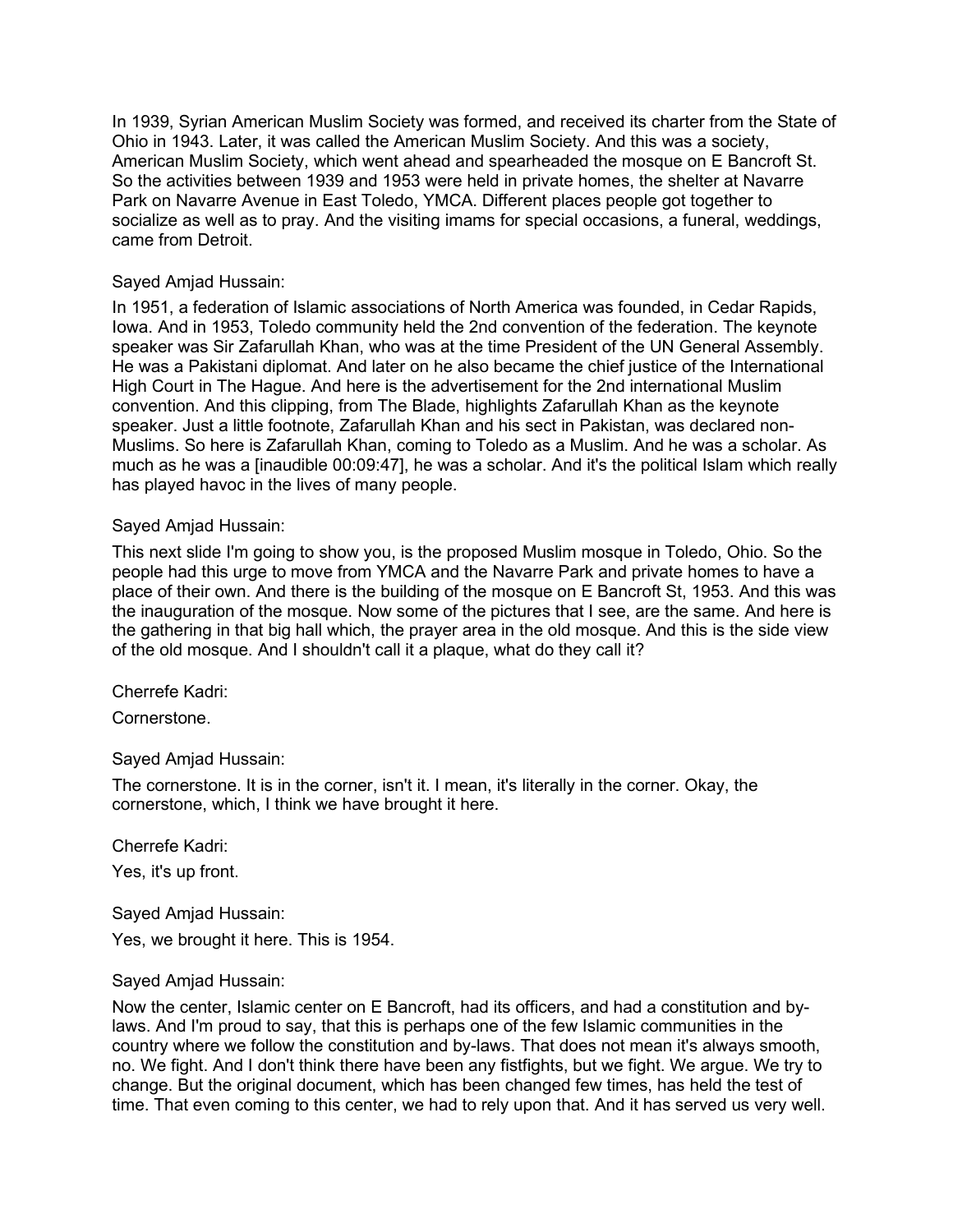## Sayed Amjad Hussain:

This is in 1975 published. It is the Constitution and By-laws of the Islamic Center of Toledo. 1975. And here is the office holders... At that time it was called council. We still call it a council. These are the, you can call it board of Directors which run the mosque. And some of the people you can identify, Nasr Khan is here, I believe. Agree? Is this Nasr Khan?

## Cherrefe Kadri:

Yes, looks like him.

## Sayed Amjad Hussain:

And on the end, on the other end, is [Uncle Harry 00:12:52]. I will talk about him just in a moment. But these are the people who ran and established a tradition, so that the newcomers, like I when I got off the boat in 1963, we followed in their footsteps.

### Sayed Amjad Hussain:

The move from E Bancroft, downtown Toledo, to Perrysburg was generated by some people who were holding at that time the job of president of the center. And there are two people that I want to acknowledge. And one is Nasr Monsour and Habib Khan. They had this vision, no? A lot of people had the vision, because the place was getting crowded and small, and knew a bigger place was needed. So that, Habib Khan and Nasr Monsour and others, and I will mention some of them, went ahead and looked for a appropriate site to build the new Islamic Center, or the new mosque. There comes Dr. Saleh Jabarin. Not only he came that many years ago, he just came back yesterday from Palestine. So it's nice to have you back Saleh. Dr. Jabarin then became the president of the council of the Islamic center, the old mosque. And it was really under his guidance and leadership that we made the move from the old place to the new place. And I will talk about the traditions, in addition to the brick and mortar, which made this community. And he had a pivotal role in establishing those traditions that we all are beneficiary of his work.

### Sayed Amjad Hussain:

Also, we have had Imams in the old mosque. But remember we were there only from 1954 through the 70s. So it was not a long time. And we have had five or six different Imams. The last one before Hadab came, was Imam Kharufa. And after he left, we tapped Imam Abdelmoniem Khattab, who was at the time in London, Ontario. Naveed?

Sayed Amjad Hussain:

[crosstalk 00:15:35]

### Sayed Amjad Hussain:

So Imam Khattab, at one time, was the Imam in London, Ontario. He was not ... At the time he was working in Sarnia as a social worker in a hospital. He had a Masters in Social Works, in addition to masters from Al-Azhar, and in the process of PhD. So we tapped him and there was a little bit hard negotiation, because he has gone through some of the Islamic communities, and he saw us, we were yet another Islamic community. Big talk, big ideas, but very short on action. So he agreed to come to Toledo on a weekly basis to officiate as an Imam in the old mosque. And after about a year we realized... We both realized. He realized, we realized, that I think his destiny was in Toledo with us. So Imam Khattab and Dr. Jabarin together, they lured the community to the Perrysburg location that we have.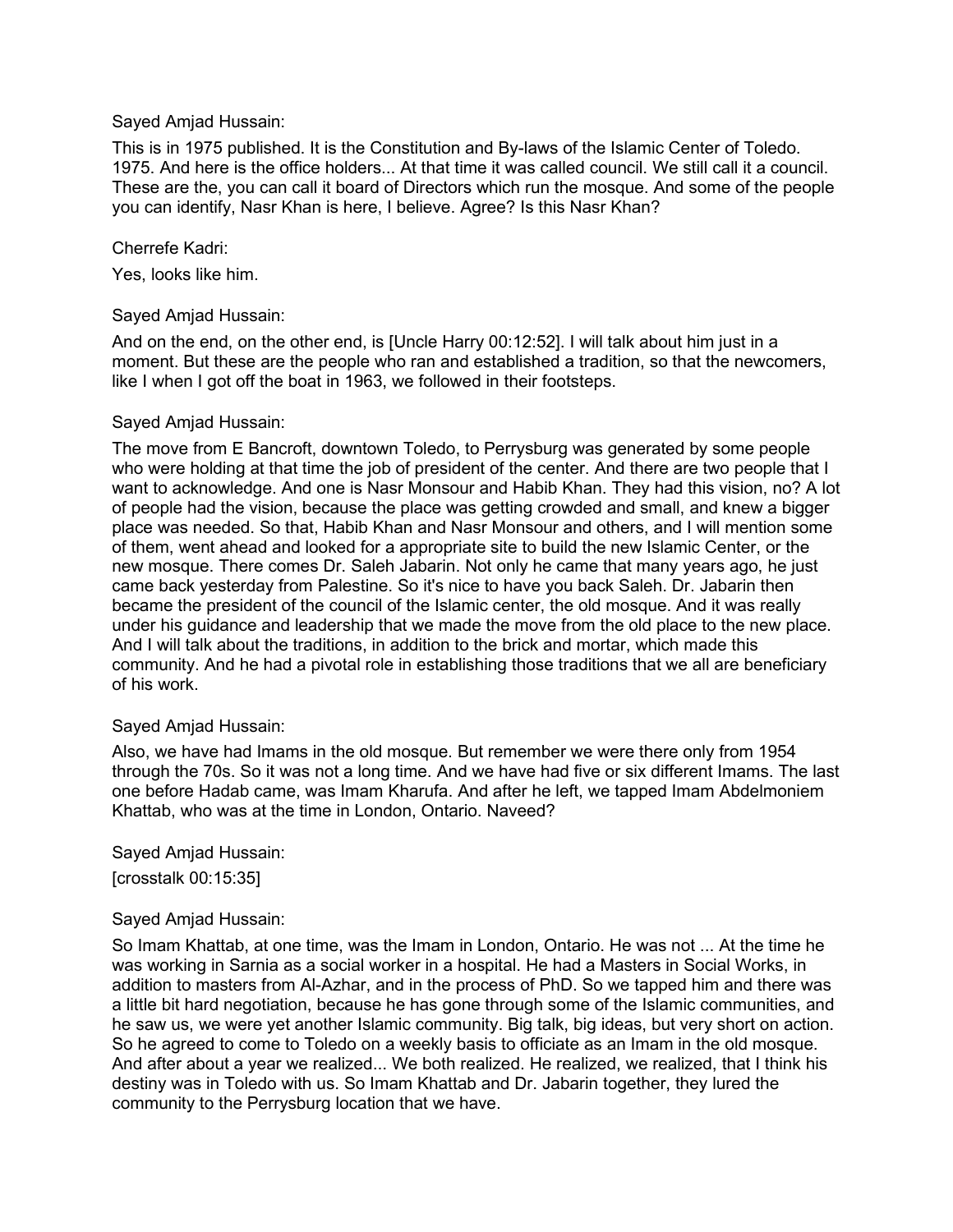## Sayed Amjad Hussain:

So, I'm going a little bit back. Within 15 years of building the old mosque, we needed a bigger place, and we bought the land on Cass Rd.

Sayed Amjad Hussain:

[crosstalk 00:17:39]

Sayed Amjad Hussain:

How ungrateful one can be. You brought me water and I made fun of you.

# Sayed Amjad Hussain:

So we bought land on Cass Rd, that this would have been the future home. But then, remember I mentioned Habib and Saleh and others? They were still looking. And we found out that there was a farm which was available for sale. A German Lutheran family. The man had died. And his widow put this up for sale. Now, at that time, there was a lot going on in the world. There was Iranian Revolution of 1978, and we felt its effect in Toledo, because the owner refused to sell the land to a bunch of Muslims. So Dr. Jabarin is not one who accepts no for an answer. So he persuaded two lawyers, and Mrs. [Kaupf 00:19:15], to meet with us. So we met in Perrysburg, in the French quarters. It was Dr. Jabarin, his wife, Habib Khan, his wife, Jim Adray, his wife, myself, and my late wife, am I missing any person? There were four couples.

## Speaker 5:

Mr. Hady was there I think.

# Sayed Amjad Hussain:

Now she expected, Mrs. [Kaupf 00:19:39], that we would come in with turbans and guns and swords. Really, she expected that. Instead, we showed up in our suits and coats and during conversation realized that I as a surgeon might have operated on some of her relatives. And Habib Khan might have sold her a car. And Dr. Jabarin might have taught some of her relatives at the university. And Jim Adray might have taken care of some of her divorces, no I'm sorry, the legal work. So we appeared to her normal people. And, I am not exaggerating, after about an hour, hour and a half, her instruction to the lawyer, her lawyer was, that I want to sell this to nobody but these people. So, that's the story of acquiring this land. Mrs. [Kaupf 00:20:44] incidentally was our special guest at the time of inauguration.

### Sayed Amjad Hussain:

So the timeline is, the land was purchased in 1978, groundbreaking in 1980, construction... well, for two years we didn't do anything. It's really a big mystery why. And the answer, we didn't have money to start the construction. We had the foundations, but we did not have the money. So construction started in September of '82, and construction completed within a year in 1983.

# Sayed Amjad Hussain:

So, here is another interesting story. A journey of three million dollars, started with 500 dollars. So an interesting meeting took place in Toledo Club. We were about 25 or 30 we were gathered. And, I don't know, we are in the habit of talking, and saying the same thing over and over again. So the same conversation went around the table time and time again. And Nasr sitting right here, Dr. Nasir Ali, he was there. So he put a stop to that going round and round and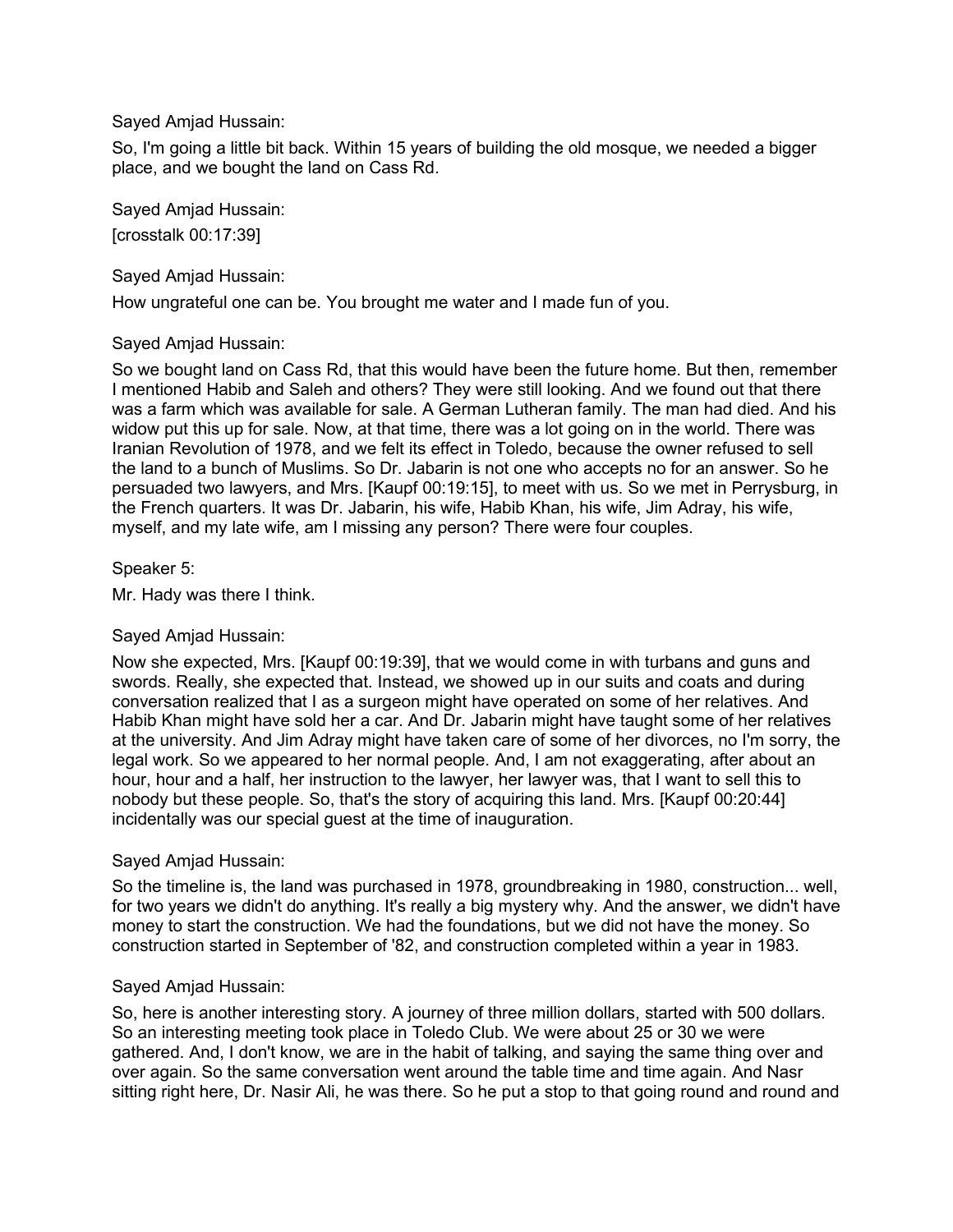round. And he says, "Let's commit ourselves if we want to build a new center." And that stopped that conversation going around. And then the pad went around, and I think by the time the evening was over we had about pledges for close to forty or fifty thousand dollars. At the time when the meeting happened, we had 500 dollars. So I think this shows a lot about how the community comes together. This was the land that we bought. 48 acres.

Sayed Amjad Hussain:

So Habib Khan and Nar Khan had a classmate at University of Toledo who was an architect. And he was from Turkey. And he had his own architectural firm in Toledo. So they talked to him and Mr. Itil, what's his first name?

Sayed Amjad Hussain: [crosstalk 00:22:58]

Sayed Amjad Hussain:

Yeah, Talat Itil. He was all too happy to help us free of charge to draw what you see here today. So Talat Itil was... And this was the rendering which was done at that time. Now here is a... I don't know whether you have a pen and pencil, Nadia? Yeah, you should, because I'm going to...

Sayed Amjad Hussain:

[crosstalk 00:23:31]

Sayed Amjad Hussain:

Oh God. I'm going to point out few things. We had neglected mentioning Talat Itil who was the architect of this Islamic Center. I think we need a plaque outside acknowledging what he has done for us. I don't think we are that ungrateful. But it just slips our mind. We should do that.

Sayed Amjad Hussain:

So it just happens that there were five people who happened to be in Toledo and belonged to the old mosque. And that was Dr. Jabarin.

Sayed Amjad Hussain: [crosstalk 00:24:18]

Sayed Amjad Hussain: What was comment?

Speaker 5: Jim Adray.

Sayed Amjad Hussain:

Is Jim Adray there? Yeah. So, Dr. Jabarin got some people together. It was actually his cabinet more or less. It had nothing to do with the council of the mosque. Not all of them were on the council I believe. But perhaps they were. But anyway, he got them together. And here is what I think a interesting aspect. Jim Adray worked very hard to make sure that all the legalities are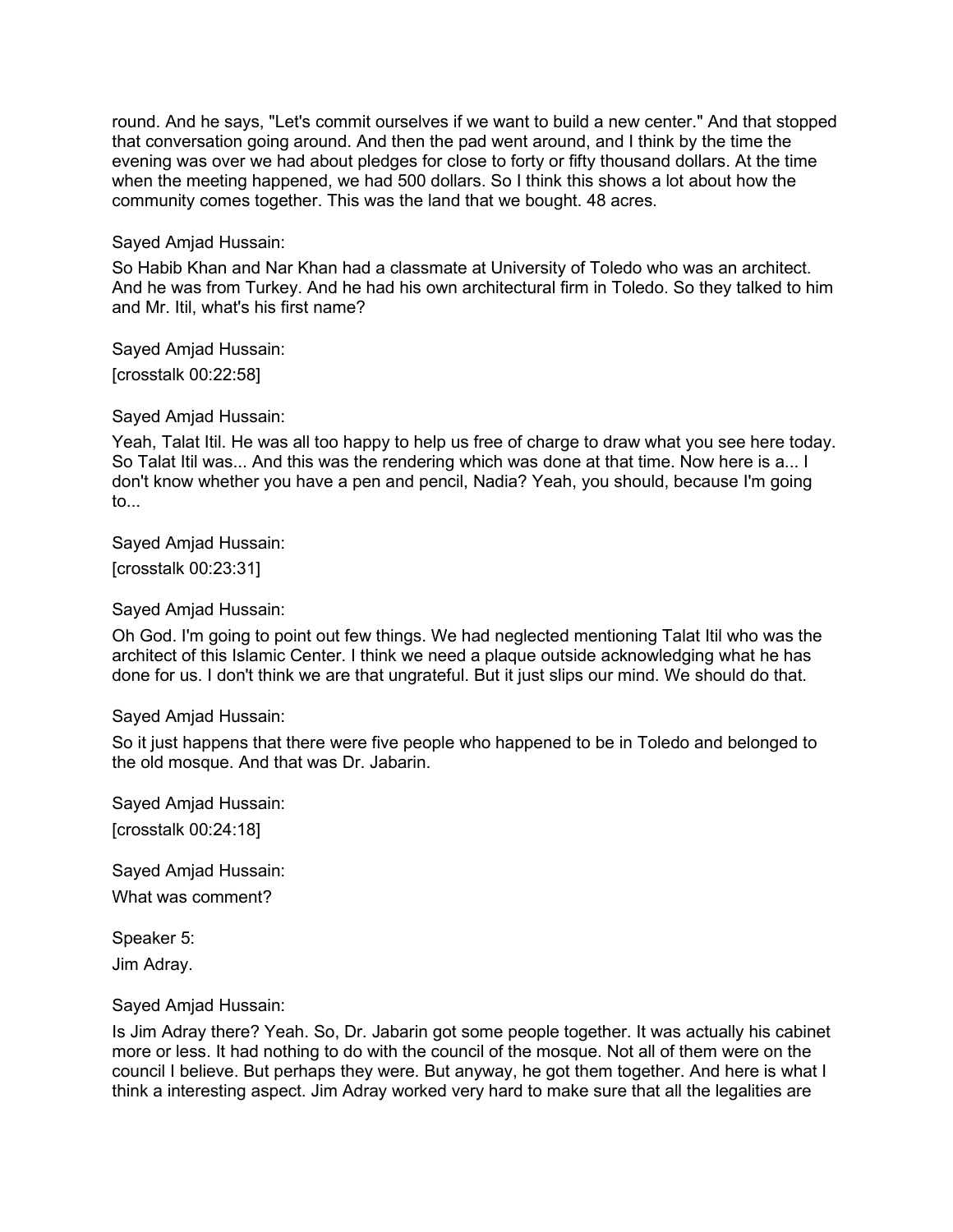taken care of. Habib Khan was go to person, at the construction site as well as anything else he could do. Zuhair Kamal, who's sitting with us here, he was really in overseeing that everything goes well. I had no expertise, except that I have some connection with the press and I became a public relations person. And the person on your left is Deib Hady who was a green grocer. He did not have formal education, but he had a vision. And he guided us by his advice and counsel as we met almost every week in Zuhair Kamal's office on Holland Rd. And I think we met for better part of a year. And occasionally other people will join in at that time.

Sayed Amjad Hussain:

So when the foundations were laid, the plaque was unveiled. And then as I said, for two years we sat on it. And here is now the construction begins. So the children... And the third from the left is my daughter who happens to be here today, Tasha, and then the person on my side here is Shakil Ahmad, Dr. [Shoaib Ahmad 00:26:49]'s son. And the other two kids I don't remember. Anybody?

Cherrefe Kadri: Isn't that Moni?

Sayed Amjad Hussain: No, no.

Cherrefe Kadri: Is it Nadeem?

Sayed Amjad Hussain: It could be.

Sayed Amjad Hussain: [crosstalk 00:27:06]

Sayed Amjad Hussain:

So the kids got in action. And here is where the foundations were being dug for the center. And here is the inside view of the prayer area. And this in an iconic picture of when the dome was lowered. It was a windy day. And you can imagine swaying. And we all gathered there saying silent prayers.

### Sayed Amjad Hussain:

As the mosque was being built, we started using the grounds in fair weather for special occasions. And this is one of the Eid prayers, which was held just by the barn facing Scheider Rd. And finally the day arrived when we were able to open this mosque. I want you to look at the door. And this door is a wooden door, makeshift door. Because the door which is now there had not arrived. And it took all night for Habib Khan and some of his friends to put that temporary door so that the place looked at least complete. And here is a picture of inauguration, which Dr. Jabarin had an oversize scissors and he cut the ribbon. And at that time we received a gift of this part of the cover of Kaaba with a gold embroidered [Arabic 00:28:46], God's name. And that is just outside the door, framed, with a black background. People took note of us. New York Times, USA Today, they were here in the following the inauguration of the center and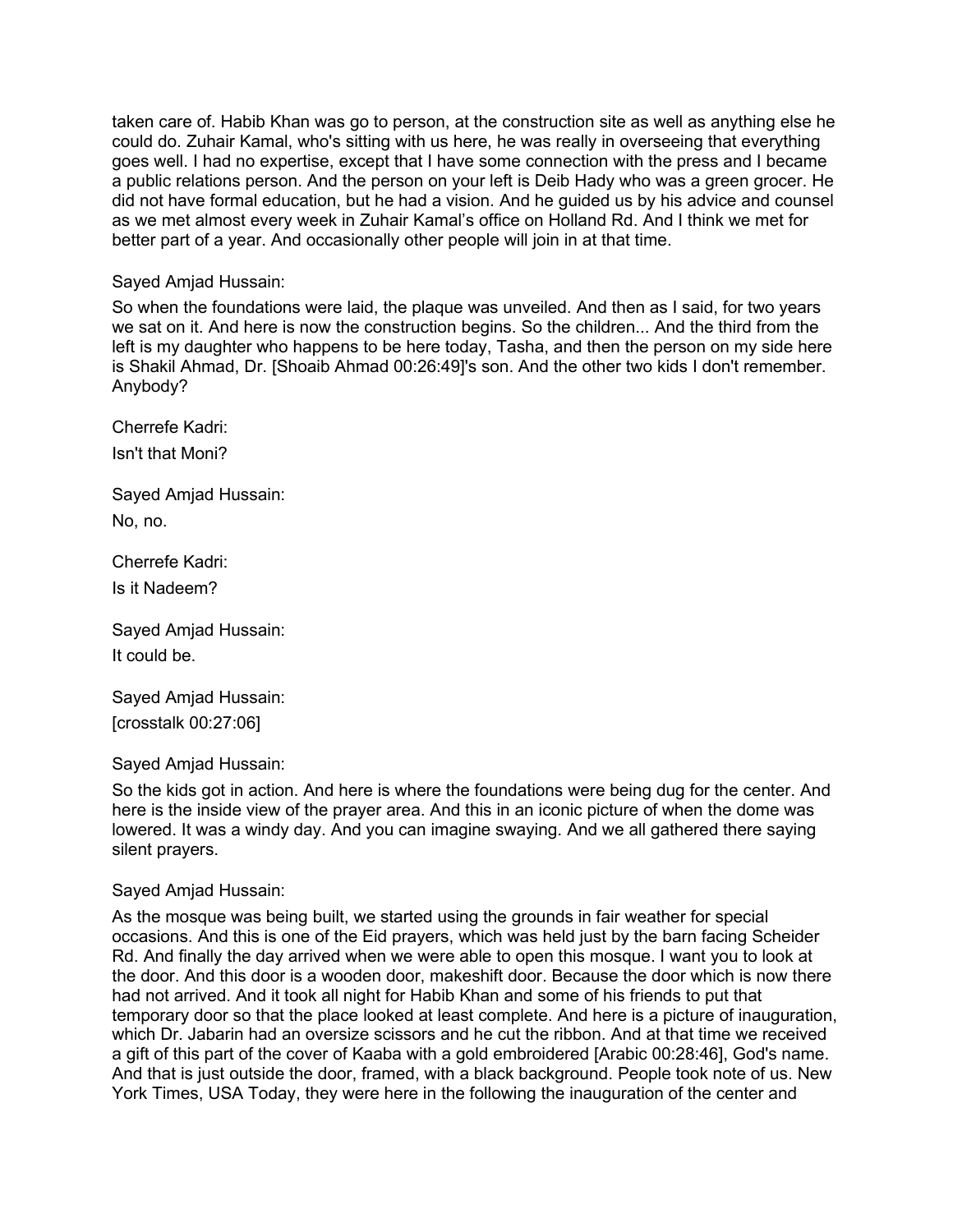talking about this amazing center which has been built in the corn fields of Ohio. And actually it was in the corn fields of Ohio, surrounded by corn fields.

Sayed Amjad Hussain:

Now here I come to the tricky part. No, not yet...

Sayed Amjad Hussain:

It was more than just bricks and mortar. Remember I told you that there was a vision of the people? As to what they wanted this mosque to be? This could have been yet another mosque where the women were delegated to a back room, but we established those traditions. Now when you come to the prayer area you see this, just about three foot high partition between men and women. When we decided that this was how it was going to be, there was some opposition. But no we are going to do that. And Imam Khattab, God bless him, he was in favor of that. And much thought went in that concept, and many other things. Not only Dr. Jabarin but his late wife Dorothy, who loved this place tremendously, as much as her husband did at that time.

## Sayed Amjad Hussain:

So let me read this down the list. It's a partial list of innovations. We did not want a separate entrance for women. We declared on day one a gender equality. And we had this arrangement, first time anywhere, the women would pray side by side with men under the same dome, under the same roof. And, my God, talk about blasphemy, first woman president, Cherrefe Kadri. Somebody told me that a lightning bolt is going to come and hit the center. I think it hit that man. Cherrefe was a successful president and she went on to remain, to serve to times. Then we had Mahjabeen Islam president, and now our last president...

Cherrefe Kadri:

Current president.

### Sayed Amjad Hussain:

But last in that series, current president Nadia Moghal. So this has been, when they say gender equality, yes. The women in this center are not relegated to the kitchen or to do anything else. But they are in leadership positions. Interest taking. It was a taboo. But Khattab said, "No, taking a mortgage from the bank to build a mosque is halal." And that did not sit with many people. Not many people are doing that.

# Sayed Amjad Hussain:

Fixing holidays using scientific methods. University of Toledo, Astronomy Department, Physics Department calculated for us three years ahead of time the moon sighting so that our holidays could be fixed. We were the first center in America and Canada to do that. One thing, magazine we started publishing so that the community would know what's happening. Visiting scholars program, a gift of the Islamic Center to the community at large to bring people, scholars, in areas of different areas of human endeavor. It doesn't have to be religion. It could be science. It could be any branch of humanities. I know we had archaeologist here, historians here, who gave a public lecture. Interfaith dialogue. Islamic food bank. Naveed and Razi are sitting here and they have made that bank as one of the best in the state of Ohio. Imagine, international festival, Imam Khattab Chair of Islamic Studies at U. of T., inspired and supported by this community, and community outreach. This is just a partial list of what this center has been doing.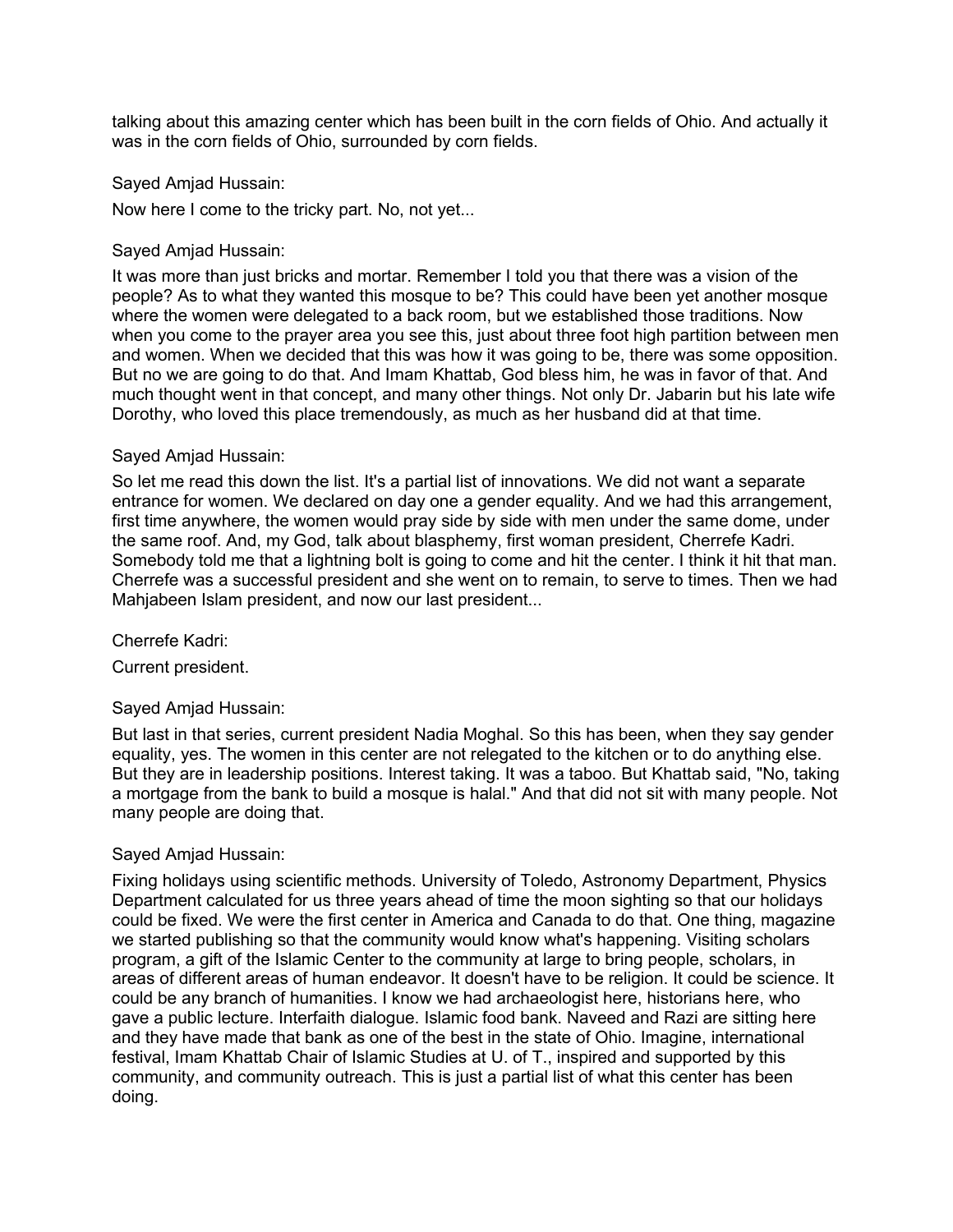### Sayed Amjad Hussain:

Here is just few examples of the Monitor, which was our monthly magazine. And this is a special issue on the dedication of the center. And these are the original, initial attempts, not attempts... Initial international festivals that we held on the ground. Now it has grown many fold. And those of you who have come know this thing, that this is from looking at it from the minaret. I did not take any more pictures from the minaret because my knees don't cooperate with me and I don't want to be stuck in the minaret for the next month. So, but I used to go up in the minaret and take these pictures. And here is another picture.

## Sayed Amjad Hussain:

Did I say that we believe in women equality? So let me tell you a story. This is Jack Shaheen who's talking. He was a very well known national speaker. And he had been to the center a few times as a visiting scholar. But that is not what I want to tell. I want to tell you, on that extreme right is me I believe, this is Imam Khattab, and this is Fatima Simon, who was the chair of the board of elders. At that time, there was clergy from Lebanon who came. And we were told that they would come and join us. Their head honcho walked in. He saw a woman on the stage. He walked out. I was told that this happened. Fatima Simon says, in that case I will leave the stage and I will go and sit with the audience. And I said, "When hell freezes over. You are chair of the board of elders. I don't give a damn about the man who comes in or not. Our destiny is not his destiny. And his destiny is not our destiny." So Fatima Simon kept sitting at her place in this banquet. Later on they joined us, I think for few minutes or 10 minutes. But I'm going to tell you is, that to support our ladies in this center and to let them run this place when they're elected is something which has been the hallmark.

## Sayed Amjad Hussain:

This is a centerfold of Time Magazine, special issue on ethnic diversity of the United States. And in the centerfold this essay, One Nation, Under Gods, talk about different faiths in America. But look, what picture did they choose in the whole country to signify multinationalism and multireligious gathering? Islamic Center of Greater Toledo.

# Sayed Amjad Hussain:

Now it is not all beautiful and rosy. We have had some setbacks. In the late 80s a group split away from us and established Masjid Saad. They are doing very well. Perhaps ideologically we were not at the same page. And they decided to leave. But they are doing very well. October 3rd, 2012, this place was set to fire, torched, by a self-appointed vigilante who came from Indiana. And it took us out of the center for six months. And few million dollars damage. But we recovered from that. And the most recent was 2014, another faction split from us and went and started another mosque. That's okay. The people are happy in a different way, we are happy. We, on the other hand, have gone through these ups and downs. But, I have a good news for you. Please confirm what I am saying: we are doing very well. Fiscally and otherwise we are doing extremely well.

### Sayed Amjad Hussain:

So here is that trap that I'm going to walk into. There are so many people that have given their lives' work. And lest we forget just a handful of people out of hundreds who helped put the Islamic Center on the map, and Mitch Salem, who was the president of the old mosque, Jimmy Deen, James Deen, I'm sure that he will not mind if we tell a story about him. We had some people who, you know, when you are really enthused with religious fervor, you want to change everybody. You want to tell people that what they are doing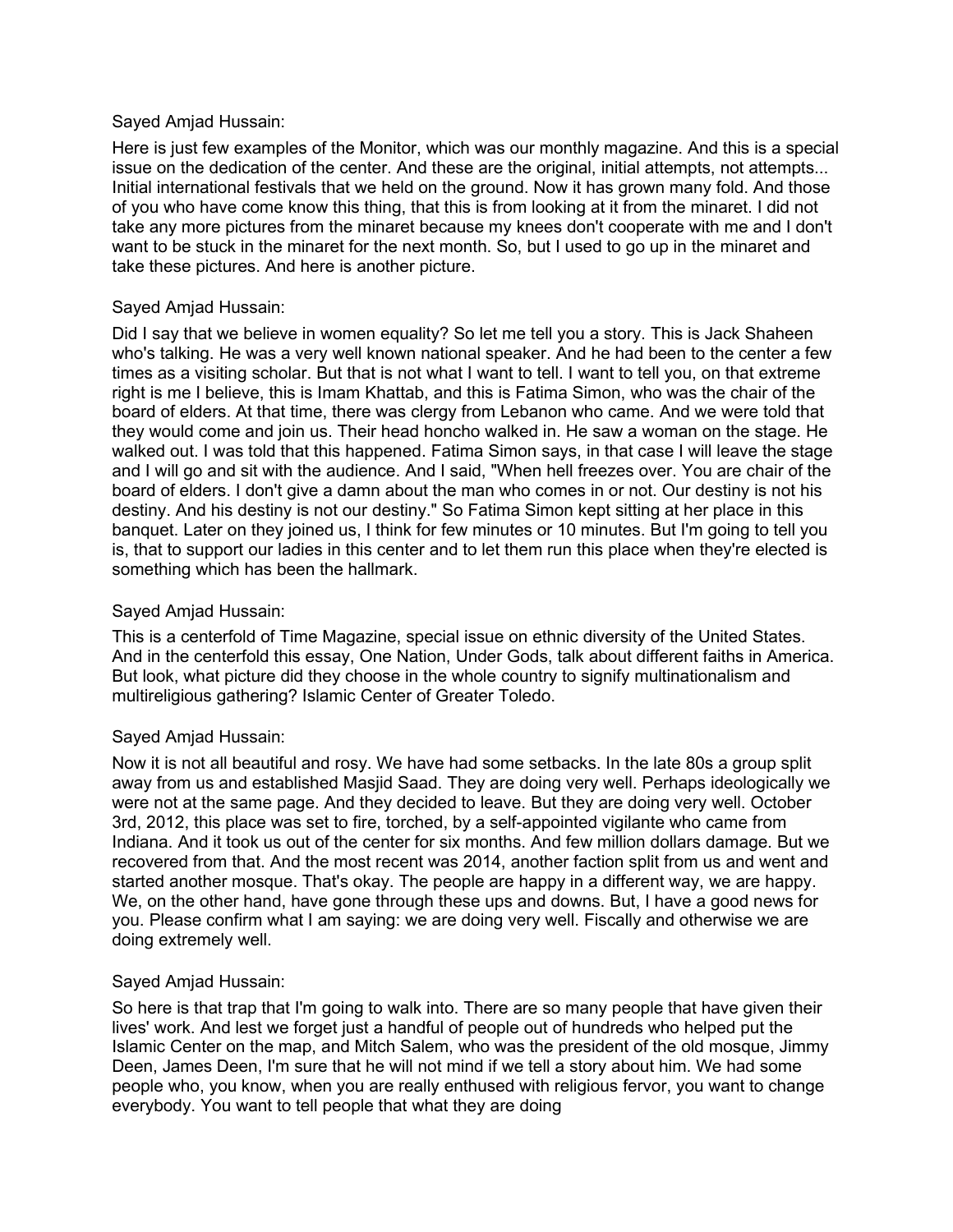wrong. It's no secret that a lot of people in our community owned bars at one time. Not anymore, but they did many many years ago. 60, 70 years ago. So one self righteous man told Mr. Deen that people here do not practice real Islam. So he says, "Young man, if you go and take a brick from the mosque and squeeze it, liquor will come out." And he was right in a way. It is not where the money come from, but these people who came to Toledo and established a place of worship. Those gave more than money, they gave of themselves. And somebody, Johnny-come-late, comes and he points a finger. So Jim Deen, Anne Kadri, Cherrefe's mom, Anne Sharp, John Hussein Shousher, Hussien Boraby, Anna Mae Albert, Aneesa Shaheen... She is living, by the way... She has been the secretary of this center ever since the days of the old mosque. She is a historian. She has an institutional memory that we can rely upon her. Thank you, Aneesa. You have done a wonderful job. Thank you.

## Sayed Amjad Hussain:

So today, a new generations of leaders born in the US are a group running the center. A proactive board of trustees. A vibrant Foundation of the Islamic Center. A fiscally sound institution. Am I saying it right?

Imam:

Yep.

# Sayed Amjad Hussain:

Okay. I have paid my dues. And a breath of fresh air. We have a new Imam. Imam, will you please?

Imam:

My hat is already standing up. So....

# Sayed Amjad Hussain:

Imam Deeb joined us just two months ago, and it has been a wonderful addition to this center. If you ever want to be mesmerized by how he brings difficult issues, come and join us on a Sunday or a Friday. His has been a great addition to the Islamic Center, and his outlook matches the outlook of this center. It matches the outlook of the people who established the center. I think we have fantastic times to have with one another.

Sayed Amjad Hussain:

So... When there was a 25th anniversary of the mosque, I scribbled ... I'm at the end of my presentation. I scribbled a... I don't want to call it a poem. It's a free flowing verse called Crossroads. And I will tell you those, I'll read that to you in the backdrop of this collage.

### Sayed Amjad Hussain:

25 years is a short time in an institution's life, but nonetheless it is a landmark. So let us stop for a while and rejoice. It is time to count the blessings and say thanks. It is time to reminisce and to pay homage to those who gave so much to start a tradition. It is time to reflect and to look back at the uphill course we have traveled. But let us make it only a wayside stop on the crossroads. Like a festive break in a long journey. Our job is not done. We still have a mountain to climb. The road is difficult and uphill. But it was more so 25 years ago. So we must move until we reach the top. Let us keep our eyes on the goal. Let the caravan keep moving towards the top.